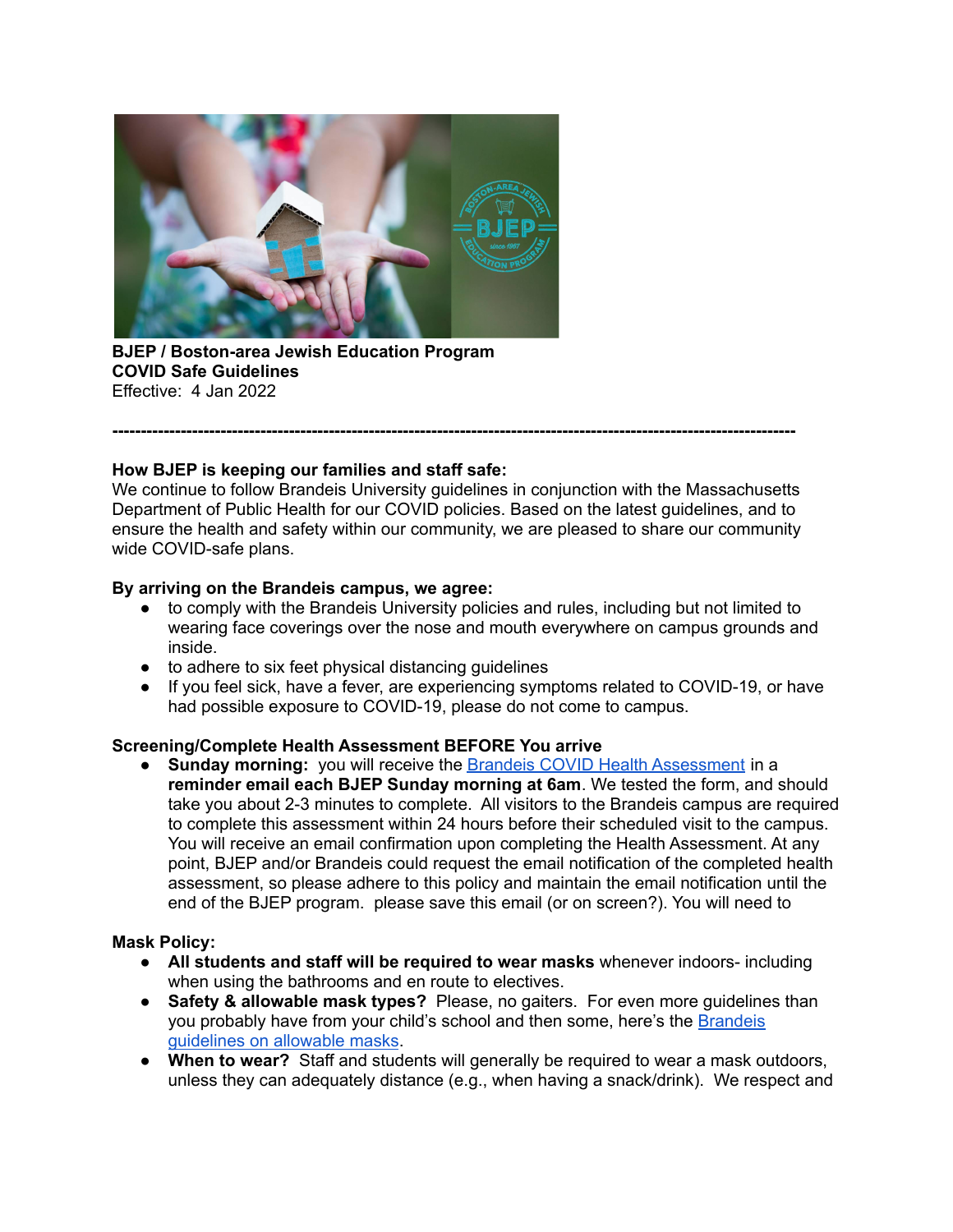support anyone's choice to wear a mask even more than required, and our teachers will support this such that all feel comfortable no matter their decision.

● **Extra mask:** We ask that all students bring an extra mask, and bring a ziplock baggie (with their name on it) where they can place their new (or used) mask, as needed. Don't worry, we will have some extra bags on hand in case you forget. We will also have extra, disposable, masks at BJEP for use, if even needed.

#### **Group Size and Mixing**

• Based on the sizing of our classrooms, we will ensure limiting student numbers inside the classroom to ensure distancing is feasible. As needed, we will divide classes to ensure small cohorts and personal attention from Teachers.

### **Hygiene**

● Hand sanitizer will be available around BJEP and teachers will supervise its use. Students will be encouraged to wash or sanitize hands frequently.

### **Snack and Food**

- **Your pre-BJEP Breakfast!** We encourage students to have a good breakfast at home before they arrive, and/or in the Quad before going into the classroom.
- **Water:** we ask that your child bring a water bottle with them on Sunday morning.
- **Snack:** we ask that parents provide a small snack for their child(ren). We plan to snack outside when feasible, and with distancing protocols in place. We plan to have some back up options, e.g., graham crackers. This is keeping in line with Brandes policy to wear masks at all times indoors or outdoors with the exception of eating and drinking while maintaining 6-foot distancing or when alone in an indoor space.
- **Allergies?** If any specific allergies, we ask for your help this year to ensure a snack is added to your BJEP bag along with the water bottle.
- **Birthdays:** We **love** celebrating a birthday! This year, please do not bring any food items for birthday celebrations. Instead, please do remind your teacher, and we can share this joyous birthday moment in the classroom.

## **Activities: Tefilah, Electives, other**

- We plan to think creatively this year about our music program, and will aim to host Tefilah outdoors at the start of the day, and /or inside with masks (and lots of hand motions, continuing past practices with ASL). Please send appropriate clothing for rainy days as we will most likely try to spend some time outdoors. We encourage parents to join us in the Quad for a few minutes at the start of the BJEP day, where our teachers and director will help guide the BJEP community through our Tefillah service.
- We plan to think creatively about electives this coming year, and where feasible, will consider holding some of these outside. More information to follow throughout the year.
- When weather permits, all-school activities will be conducted outdoors.

#### **Vaccines**

● Our Director and teachers are vaccinated, as is required by Brandeis University and Hebrew College. We ask that all children ages 12 and up receive at least one vaccination by January 23, 2022. We recognize that the vaccine roll-out continues for ages 5-11, and strongly encourage all eligible students to be vaccinated.

#### **Travel Policy**